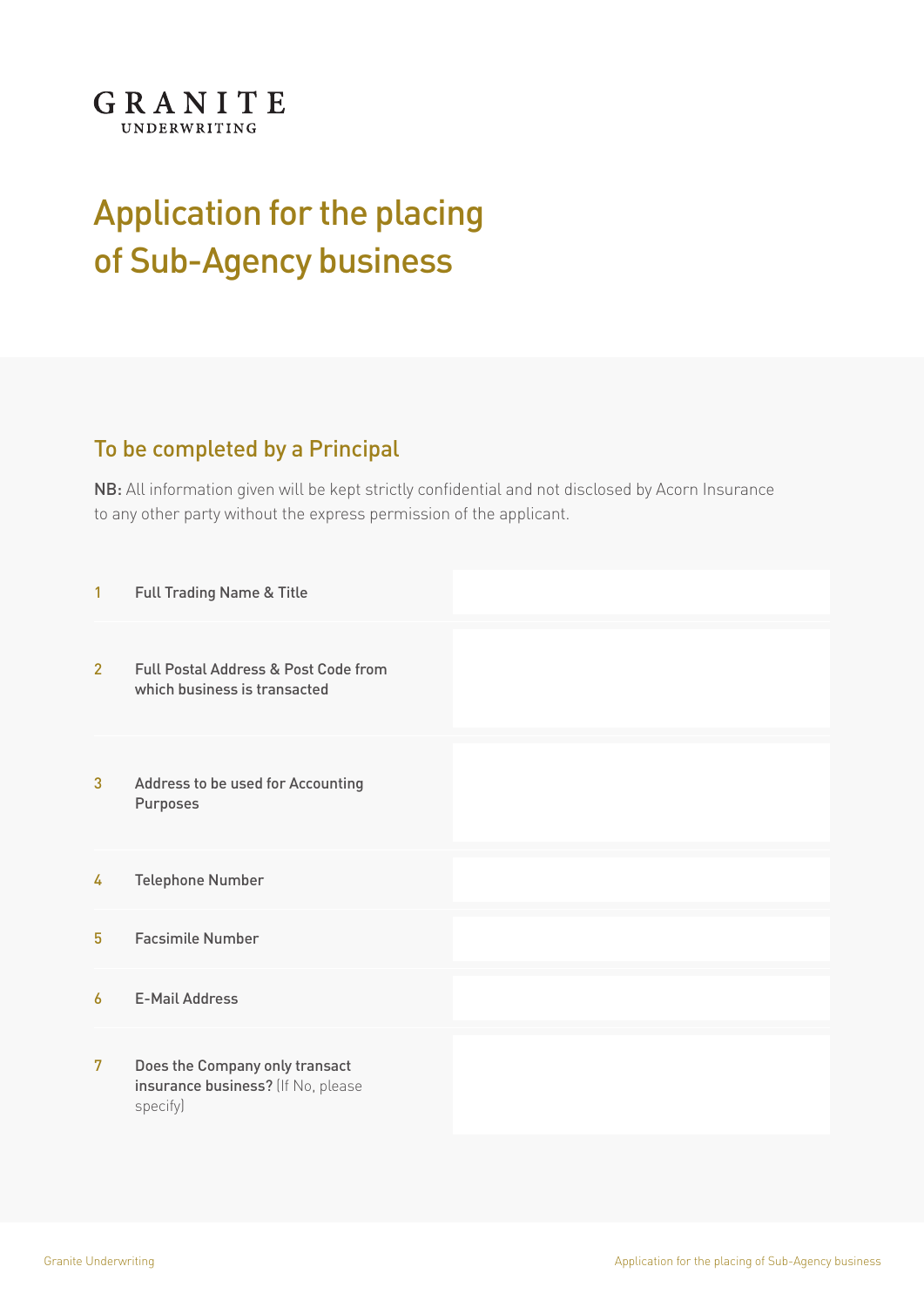| 8  | Date Business Established. Note<br>any changes in ownership since<br>the business was established |                               |                        |
|----|---------------------------------------------------------------------------------------------------|-------------------------------|------------------------|
| 9  | <b>Type of Organisation</b>                                                                       | Public Limited<br>Partnership | Limited<br>Sole Trader |
| 10 | <b>Limited Company Registration No. at</b><br><b>Companies House</b>                              |                               |                        |

## Name, Age & Insurance Experience of all Director / Partners 11

| Name | Age | Experience | Shareholder |    |
|------|-----|------------|-------------|----|
|      |     |            | Yes         | No |
|      |     |            | Yes         | No |
|      |     |            | Yes         | No |
|      |     |            | Yes         | No |

- Number of Staff excluding those shown under question 11) 12
	- Full time
	- Part time
- Has the Company or any of it's Directors/Partners ever been convicted of any criminal offence/activity? If so please provide full details 13

14 Name & Address of Bankers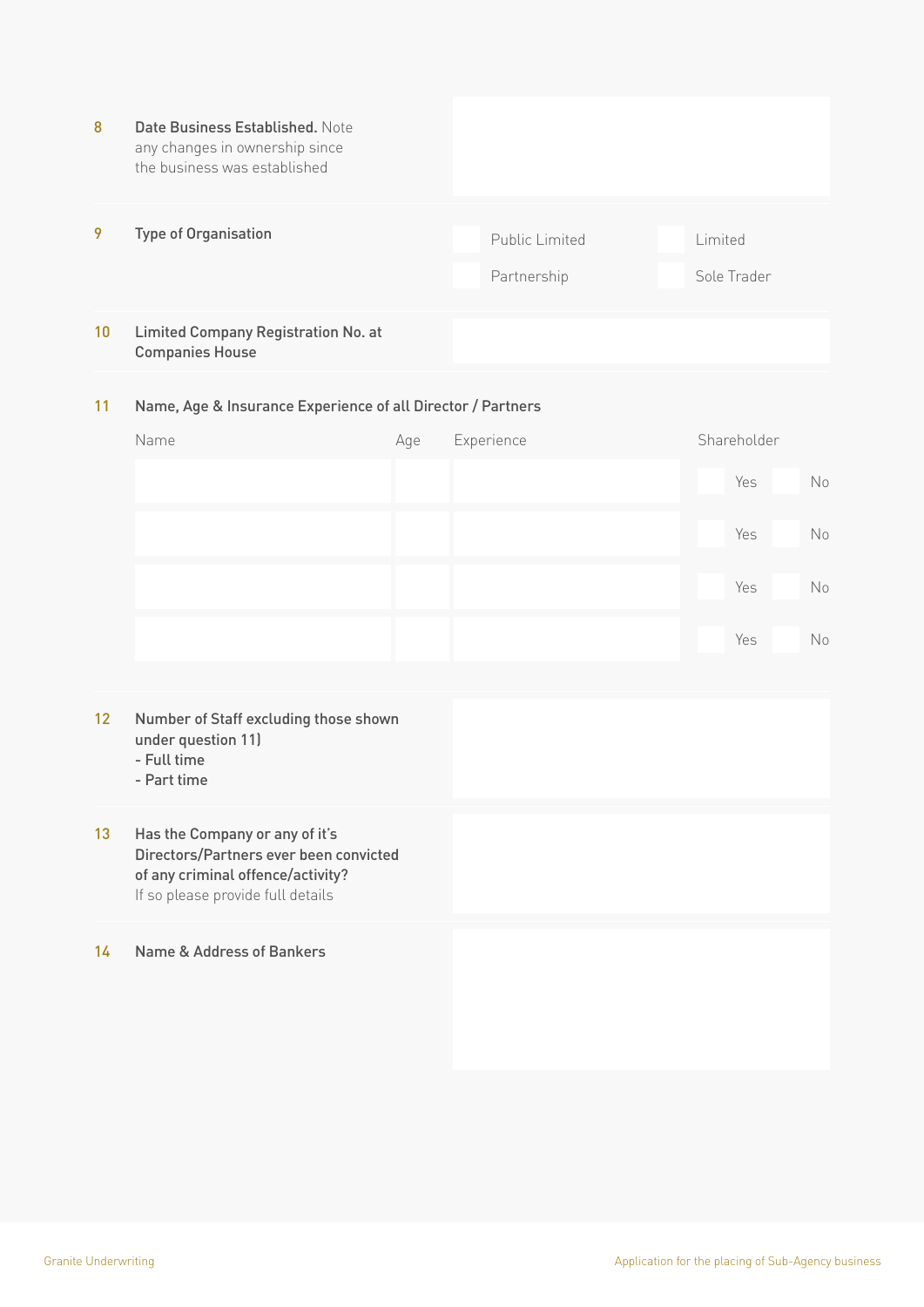| 15 | Name & Address of Accountants                                                                                                                      |                          |                |
|----|----------------------------------------------------------------------------------------------------------------------------------------------------|--------------------------|----------------|
|    |                                                                                                                                                    |                          |                |
| 16 | Are you directly authorised by the FCA?<br>If yes, please state your firm's reference<br>number                                                    | Yes<br>Reference number: | No             |
|    |                                                                                                                                                    |                          |                |
| 17 | Has an application for membership<br>of G.I.S.C./IBRC or any other trade<br>organisation ever been refused /<br>declined / cancelled or withdrawn? | Yes                      | N <sub>o</sub> |
| 18 | <b>Professional Indemnity</b><br>(please attach a copy of the<br>current Cover Note/Certificate)                                                   |                          |                |
|    | Insurer:                                                                                                                                           |                          |                |
|    | Limit of Indemnity:                                                                                                                                |                          |                |
|    | <b>Excess Applicable:</b>                                                                                                                          |                          |                |
|    | <b>Renewal Date:</b>                                                                                                                               |                          |                |
|    | Any claims during the last five years?<br>If so please provide full details:                                                                       |                          |                |
| 19 | Do you segregate all Premium and Claim<br>funds into a separate bank account from<br>your own Company monies?                                      | Yes                      | No             |
| 20 | Do you operate a statutory or<br>non statutory trust account?                                                                                      | Yes                      | No             |